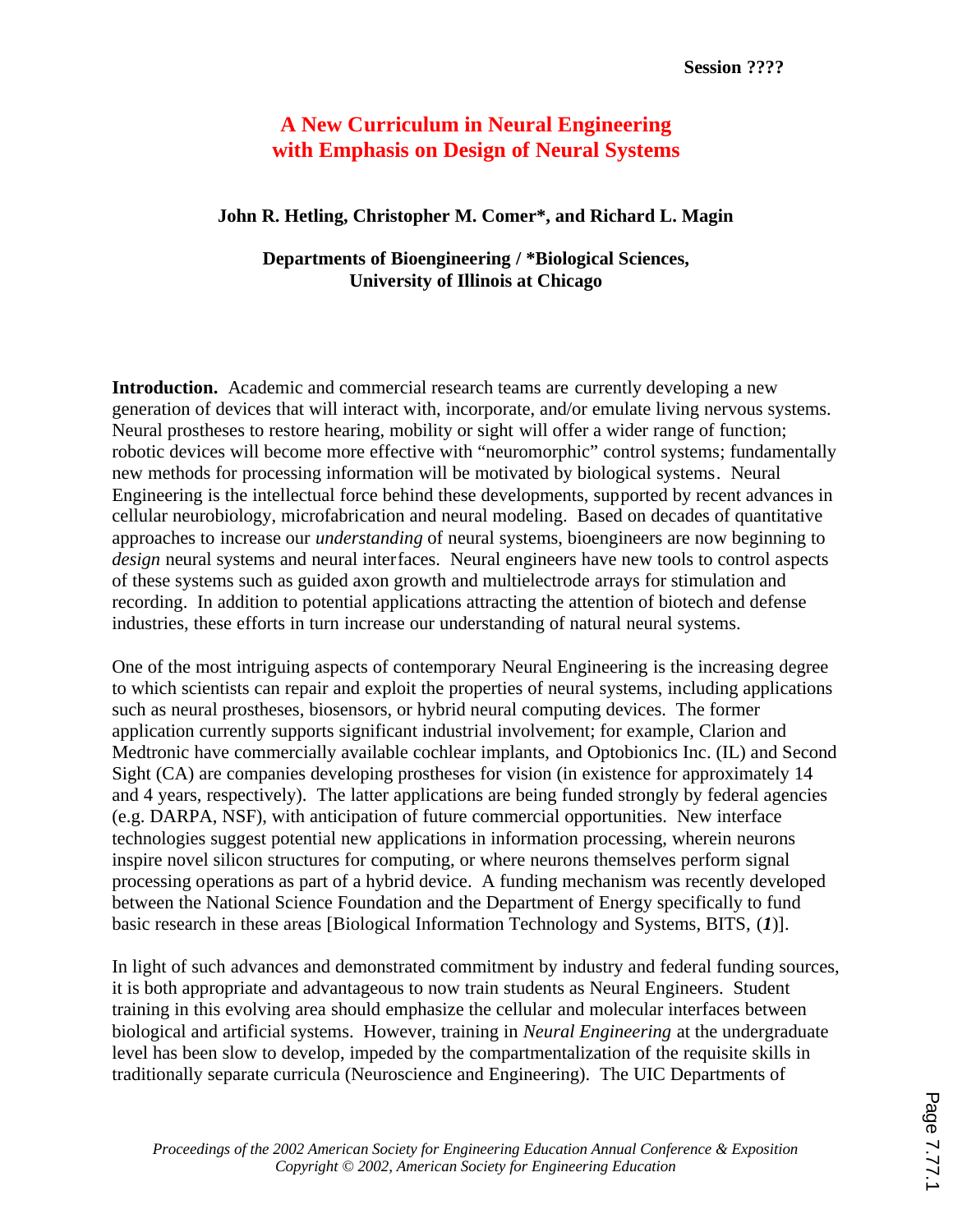Bioengineering and Biological Sciences have addressed this problem in a three-year crosscollege effort to establish both undergraduate and graduate course tracks in *Neural Engineering*.

The objective of this paper is to describe the Neural Engineering curriculum and its core courses at the University of Illinois at Chicago. Largely defined during the last four years, an important aspect of the curriculum is the adaptation of research-level approaches to cutting edge, interdisciplinary problems in bioengineering to the undergraduate teaching environment. Key features of the curriculum are pointed out, and course evaluations from pilot offerings are described. One particular course, *Bioengineering / Biological Sciences 474* (*BioE/BioS 474*), *Neural Engineering I*, which serves as the capstone for the undergraduate track and the starting point for the graduate track, is described in detail. Development of *BioE/BioS 474* is currently supported by an NSF-CCLI grant, and a preliminary description of this course was presented at the Whitaker Foundation Summit on Education in Biomedical Engineering (2001).

**Need for integrated undergraduate training in neuroscience and engineering.** It is wellrecognized that major improvements in the education of scientists and engineers will require more active learning experiences that address real-world problems, and that effective curricula should expose students to interdisciplinary connections (*2*). In fact, explicit recommendations for the improvement of courses and curricula in the first decade of the 21st century stress that practical training extending beyond traditional fields of inquiry is essential for moving undergraduates quickly into graduate and professional schools and into the technology workforce (*3*).

One field which spans traditional science and engineering boundaries, and which seems poised for major advances, is Neural Engineering. This relatively new field combines cellular and molecular neurobiology with the analytic and modeling tools of engineering, and with electronics, materials science, and fabrication technologies (Figure 1). It is the intellectual foundation supporting such practical developments as prosthetic devices to repair defective sensory organs, electrode implants to restore movement to those paralyzed, neuromorphic chips that mimic the information processing capacities of animal and human brains, and biologically inspired robots. In anticipation of increased clinical applications and growing industry arising from neural engineering research, this focus is experiencing an increased presence at universities, with new research centers (e.g. University of Southern California, Case Western Reserve) and emerging graduate programs (e.g. Arizona State University, University of Pennsylvania).

As a result, one model for educating neural engineers would be to expect those completing a Bachelor's degree in engineering to then train in neuroscience at the graduate level (or viceversa). However, most engineering graduates enter the work force with their engineering bachelor's degree and no other degrees (*4*). Thus drawing engineering students into a new field that goes beyond traditional boundaries, such as Neural Engineering, is probably best accomplished by creating tracks within undergraduate programs that combine traditional curricula. We have identified a set of quantitative skills, a minimum level of knowledge in neurobiology, and a core of engineering paradigms which, when combined in an efficient curriculum, will train students who will be highly competitive in the commercial and academic job markets as well for admission to graduate and professional schools.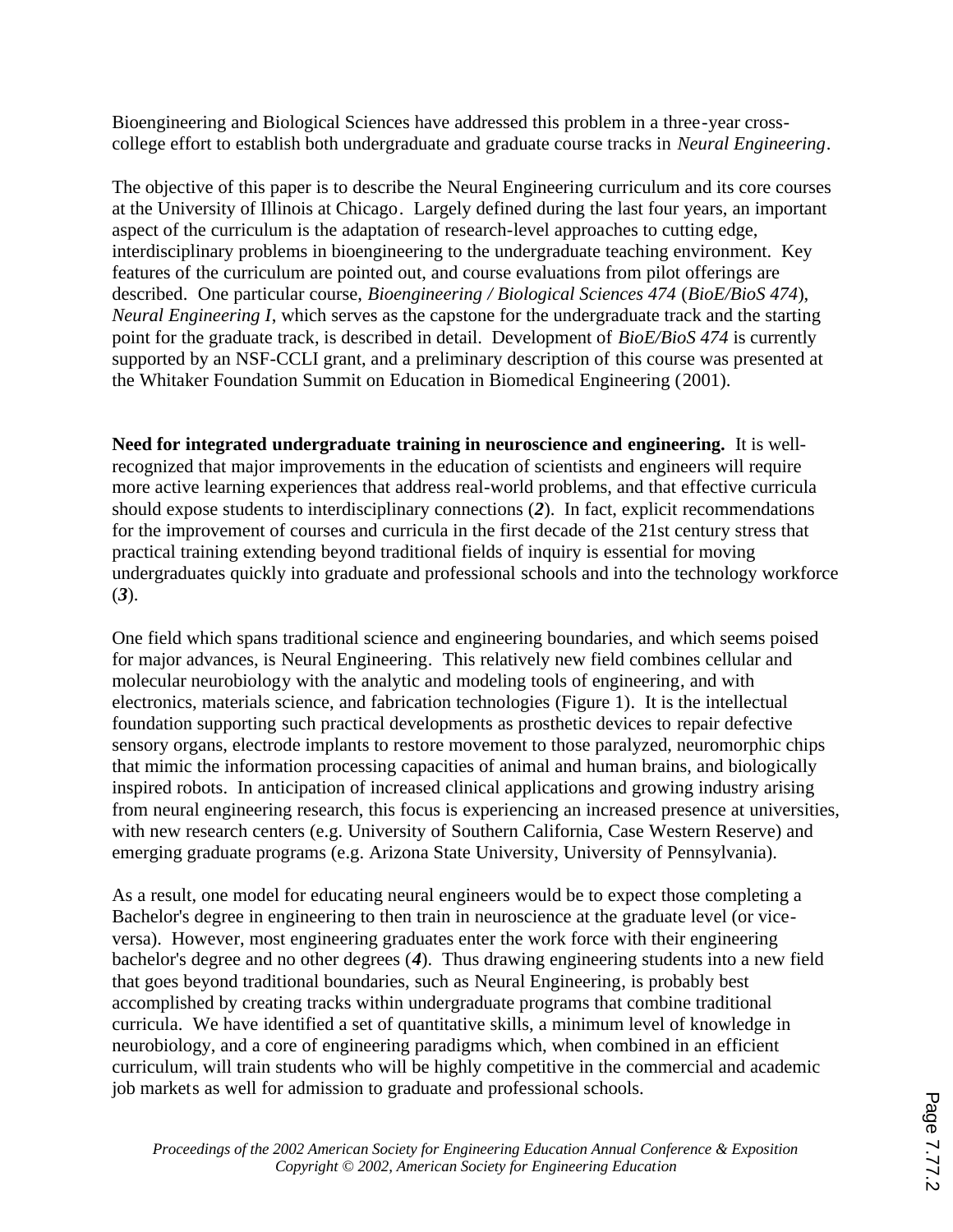

**Figure 1.** Component areas of the field of Neural Engineering, as emphasized in the UIC curriculum, and in the capstone undergraduate course, *Neural Engineering I*. The interdisciplinary nature of the field, spanning several traditional curricula, is apparent. A primary objective of the curriculum is to present contemporary Neural Engineering topics as design problems. This approach, which utilizes engineering paradigms within the context of neurobiology, is most efficiently taught in a highly integrative setting emulating the research environment. BioMEMS: Bio-Micro-Electromechanical Systems.

*Neural Engineering* **curriculum.** As stated above, it is now appropriate and advantageous to provide undergraduates with training in neural engineering. Building an undergraduate Neural Engineering curriculum was challenging for three reasons:

- 1. The intellectual domain of neural engineering spans several traditional curricula,
- 2. The methods of the neural engineer are often technically complex and founded in advanced principles of the supporting fields (neurobiology, electronics, signal processing, etc.), and
- 3. The instrumentation needed for technical training is not generally available in an undergraduate learning environment.

Based on institutional strengths in research and teaching, UIC Bioengineering and Biological Sciences faculty have met these challenges by:

- 1. Organizing an undergraduate course track in neural engineering that spans three departments and two colleges.
- 2. Developing a capstone course for this track, in which prerequisite knowledge is synthesized and applied in a model approach to problems in neural engineering.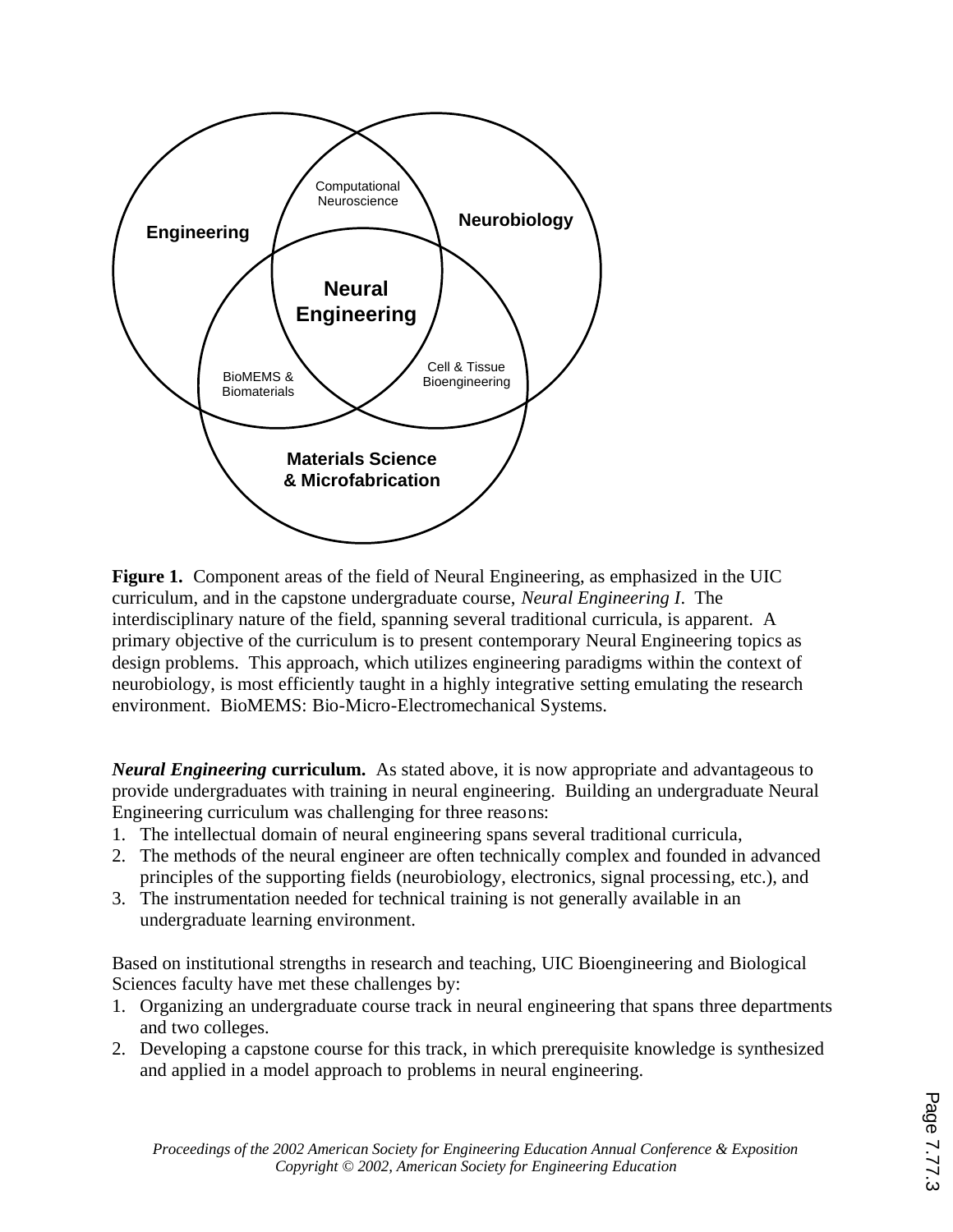3. Leveraging and expanding upon existing laboratory resources to provide hands-on technical training.

The Neural Engineering curriculum at UIC has both undergraduate and graduate course tracks. While Biological Sciences undergraduate students may elect to take a concentration of courses in Neural Engineering, and several Biological Sciences students currently enroll in Neural Engineering courses, there is no recognized Neural Engineering minor for those students at this time (the process has begun to establish this cross-college minor as part of a larger initiative to develop an Interdisciplinary Training Program in Neuroscience). Therefore, this paper is focused on the Neural Engineering course track as taken by Bioengineering students, as outlined in Figure 2 below.

In first year undergraduate courses, both Bioengineering and Biology students are introduced to Neural Engineering in course segments providing a survey of applications and a hands-on experience (e.g. building a robot guided by a sensorimotor reflex strategy). Should a student elect to follow the Neural Engineering course track, elective courses are chosen to address requisite areas of knowledge not provided in the student's traditional major. In the fourth year, the undergraduate track culminates with *BioE/BioS 474*, *Neural Engineering I*, a capstone course which synthesizes electives and core knowledge into a coherent picture of Neural Engineering through a series of lectures and experimental activities (this course is described in detail below).

The defining activities of an engineer are to design and build. In order to design with living components (neurons), they must be described quantitatively. A second course, *BioE 472*, *Models of the Nervous System*, serves as a prerequisite for *Neural Engineering I* (however the material in both courses is organized such that they may be taken concurrently). The primary objective of *Models of the Nervous System* is to describe neural systems quantitatively, and can be thought of as a course in computational neuroscience for engineers. This course builds upon the students' background in neurobiology and mathematics (through differential equations). System levels covered include single channels (described by stochastic models), patches of membrane (described with Hodgkin-Huxley biophysics), single neurons (described by compartmental models with simplified or accurate morphology), and small groupings of neurons (integrate-and-fire models). Material related to information processing in neural systems is introduced, including spike train analysis and information theory. Analysis tools for multi-unit recording are also presented, such as spike detection, spike sorting, and rate and coincidence detection. All of these topics directly support material and activities in *Neural Engineering I*.

The current text for *Models of the Nervous System* is Foundations of Cellular Neurophysiology, by Johnston and Wu (The MIT Press). This is an excellent treatment of computational neuroscience which we have found to be approachable by upper-division engineers and biologists alike.

The preparatory coursework in neurobiology includes at least one year of courses taught by the biological sciences department, and must include the *BioS 442* course, a rigorous treatment of *Nerve and Muscle Physiology*. The remaining one-semester course is chosen in coordination with the student's advisor to reflect the student's interests, and generally consists of a course in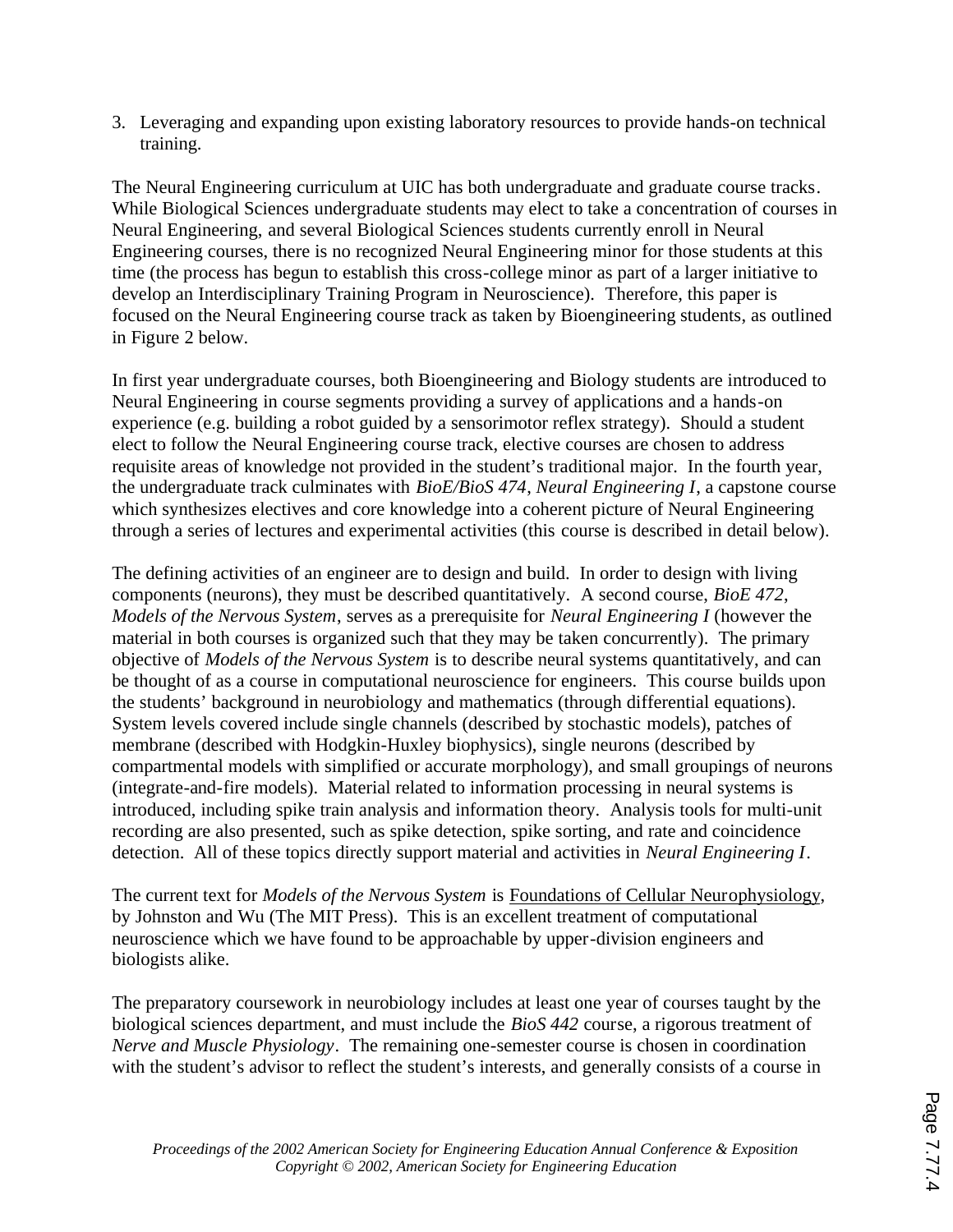neuroscience methods or cellular neurobiology. The entire curriculum, with course titles and descriptions, can be viewed at www.uic.edu/depts./bioe.



**Figure 2.** Undergraduate and graduate *Neural Engineering* course tracks, as approached by students majoring in Bioengineering. Courses are depicted in approximate chronological order from left to right. Core Neural Engineering courses, highlighted with bold boxes, are taken by all students following this track within Bioengineering or Biological Sciences.

The graduate course track in Neural Engineering includes the two courses noted above, and adds an additional required core course, *BioE 575*, *Neural Engineering II*. (The Ph.D. in Bioengineering currently requires a total of 64 hours of coursework, 32 hours of which are at the 500 level.) This course focuses on more complex neural systems, including the brain. *Models of the Nervous System* is a prerequisite for *Neural Engineering II*, but *Neural Engineering I* is not. While *Neural Engineering* graduate students generally take both, this allows for more flexibility in course timing.

In *Neural Engineering II*, a quantitative treatment of electromagnetism is stressed, from the perspective of treating neurons as sources of electric fields contained in volume conductors. Highly developed mathematics is used to solve inverse electromagnetic problems, where areas of neural activity in the brain interior are mapped from measurements of potentials on the scalp, and serve as a basis for understanding clinically relevant functional brain imaging. Key topics are given below: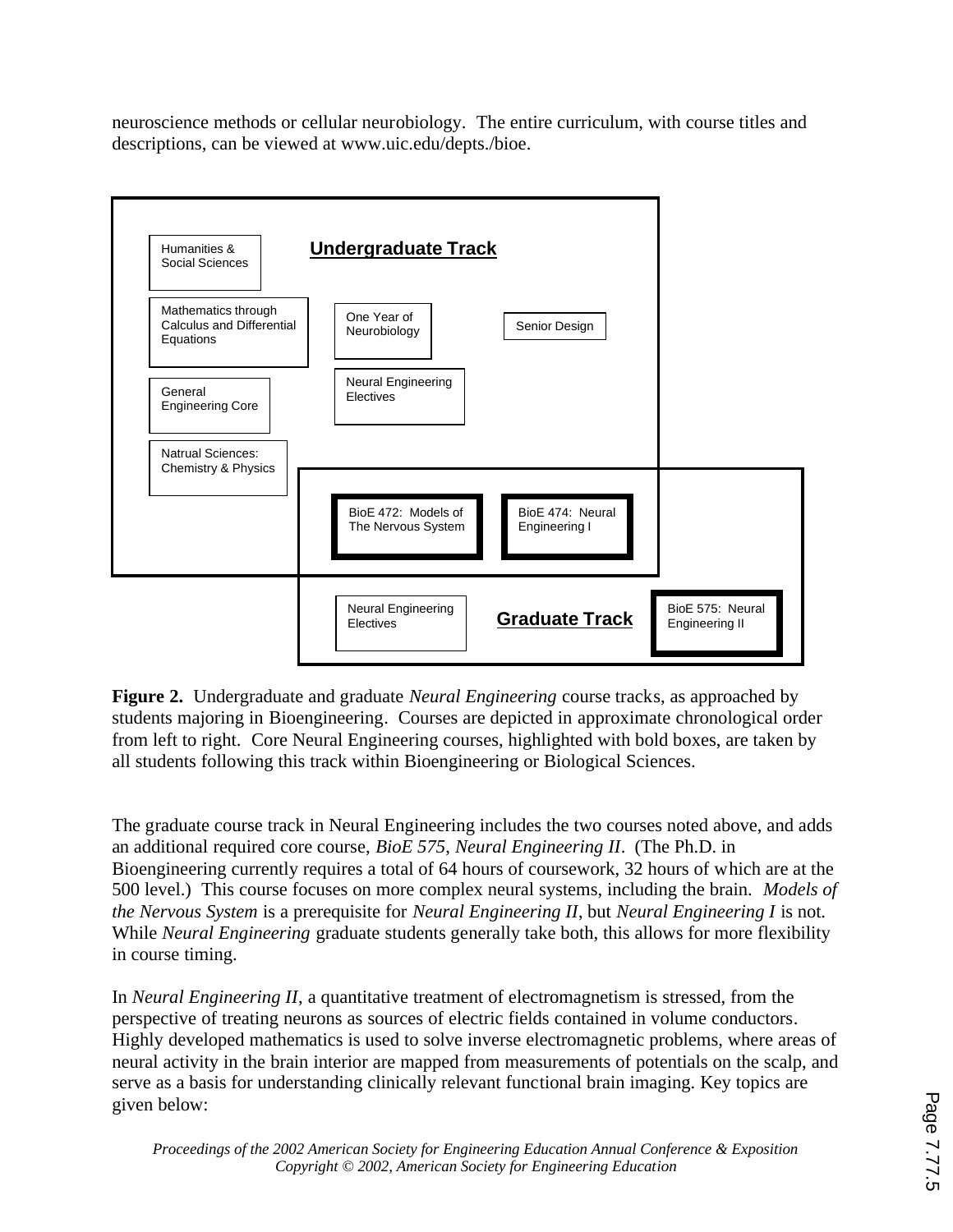| Brain and Activation                                       |
|------------------------------------------------------------|
| Anatomical and Physiological Basics of Brain               |
| Brain as a Bioelectric Generator                           |
| Brain as a Biomagnetic Generator                           |
| Brain as a Volume Conductor                                |
| Bidomain Model of Brain Tissue                             |
| <b>Brain Activity</b>                                      |
| Measurement of Neural Signals                              |
| <b>Bioelectrical Measurement</b>                           |
| <b>Biomagnetic Measurement</b>                             |
| <b>Stimulation of Neural Tissue</b>                        |
| <b>Functional Electrical Stimulation</b>                   |
| <b>Functional Magnetic Stimulation</b>                     |
| Eelctromagnetic Imaging and Localization of Neural Sources |
| <b>Isopotential/Isofunction Mapping</b>                    |
| Laplacian Mapping                                          |
| Noninvasive Cortical Imaging                               |
| Dipole Source Localization                                 |

**Detailed Course description:** *Neural Engineering I***.** A key course in the neural engineering curriculum at both the graduate and undergraduate levels is *BioE/BioS 474*, *Neural Engineering I*. The course objective is to emphasize application-driven design of neural systems. This is done in a highly integrative format strongly reminiscent of the Neural Engineering research environment, involving critical examination of current literature, computer simulations and modeling, and experimental measurements from living systems. This integration dictates the course content and the student activities in each class, as described below.

The reading for *Neural Engineering I* consists primarily of a set of recent papers from the literature which illustrate the methods and approaches of *Neural Engineering*. A mix of review, methods, and research papers are included. The course packet is photocopied and bound by an on-campus service which also pays the copyright fees and distributes the packets to the students for a modest fee. The list of papers changes from year to year; the current list being used during the Spring 2002 semester is given below [full references available in the bibliography (*5*-*18*)]. Students are encouraged to refer to the text from *Models of the Nervous System* as a reference when needed.

Reading List for *Neural Engineering I*, Spring 2002 semester:

| Plonsey & Barr $(1998)$ | Electrical field stimulation of excitable tissue.                                    |
|-------------------------|--------------------------------------------------------------------------------------|
| <b>Rattay (1998)</b>    | Analysis of the electrical excitation of CNS neurons.                                |
| Greenberg et al. (1999) | A computational model of electrical stimulation of the retinal ganglion cell.        |
| Stett et al. (2000)     | Electrical multisite stimulation of the isolated chicken retina.                     |
| Grumet et al. (2000)    | Mulit-electrode stimulation and recording in the isolated retina.                    |
| Nadig (1999)            | Development of a silicon retinal implant: cortical evoked potentials following focal |
|                         | stimulation of the rabbit retina with light and electricity.                         |
| Norman et al. (1999)    | A neural interface for a cortical vision prosthesis.                                 |
| Rousche et al. (2001)   | Flexible polyimide-based intracortical electrode arrays with bioactive capability.   |
| Peyman et al. (1998)    | Subretinal semiconductor microphotodiode array.                                      |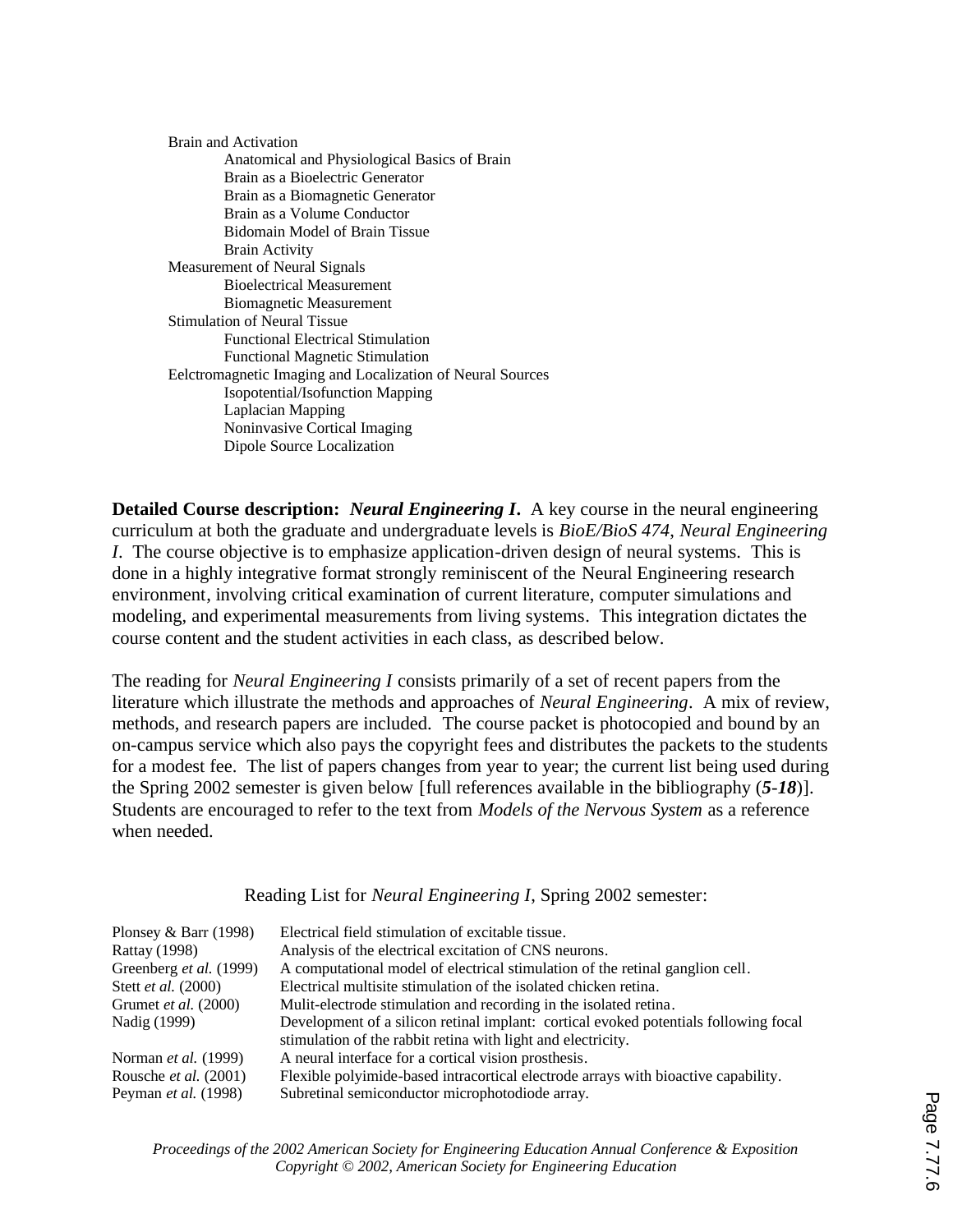| Zrenner <i>et al.</i> $(1999)$ | Can subretinal microphotodiodes successfully replace degenerated photoreceptors?          |
|--------------------------------|-------------------------------------------------------------------------------------------|
| Humayun <i>et al.</i> (1999)   | Pattern electrical stimulation of the human retina.                                       |
| Liang <i>et al.</i> (1999)     | The nerve-electrode interface of the cochlear implant: current spread.                    |
| Tykocinski et al. (2001)       | Chronic electrical stimulation of the auditory nerve using high surface area (HiQ)        |
|                                | platinum electrodes.                                                                      |
|                                | Marzella & Clark (1999) Growth factors, auditory neurons and cochlear implants: a review. |

One of the most important features of the *Neural Engineering I* course is the student-student teaching that takes place during each problem-based team activity. With only modest recruitment effort, the two offerings of *BioE/BioS 474* have had almost equal enrollment from the two departments (Biological Sciences and Bioengineering; class size has ranged from 16-20 students). When working with computer simulations or with living systems in the wet lab, students are divided into small teams of 2-3, with at least one representative from each department. Each student feels most comfortable in one environment or the other, and the nearly constant transfer of information between students results in almost full-time one-on-one instruction. This serves to increase the speed of learning (students are quicker to ask another student a "dumb" question as opposed to asking the instructor), and effectively emphasizes the importance of interdisciplinary collaboration in a problem-solving environment.

The integration of course content was chosen carefully to demonstrate the importance of breadth of knowledge, and the interdependence between various fields in practical applications. Material spans a wide range of topics, and is generally reinforced by repeated exposure in different contexts. For example, students hear a lecture on single-cell modeling, then work with a computational model of a single cell, and finally record from a single neuron in the lab, comparing experimental results with model predictions. For each neural engineering application, the following aspects of the problem are covered (examples of specific topics given to illustrate a course segment on neural prostheses):

- current research activities (from the current literature),
- · key aspects of neurobiology relevant to a *Neural Engineering* application (e.g. retinal circuitry),
- methods and techniques used in research (e.g. multi-unit recording from isolated retina on a microelectrode array),
- modeling of neurons and stimuli (e.g. fields generated by microelectrodes, and cellular responses to these fields),
- available technology for interfacing artificial systems with neurons (e.g. implantable microelectrode arrays),
- · current methods in *Neural Engineering* (e.g. experimental protocols for evaluating retinal prostheses), and
- the design, performance and limitations of commercially available devices (e.g. cochlear implants).

Student activities from day to day are varied, with time divided roughly equally between traditional lecture, computer simulations and models, and hands-on experience with engineered living systems. The lecture material is a way to supplement reading and to emphasize or clarify key concepts. Reading is carefully chosen to directly support an interactive experience such as a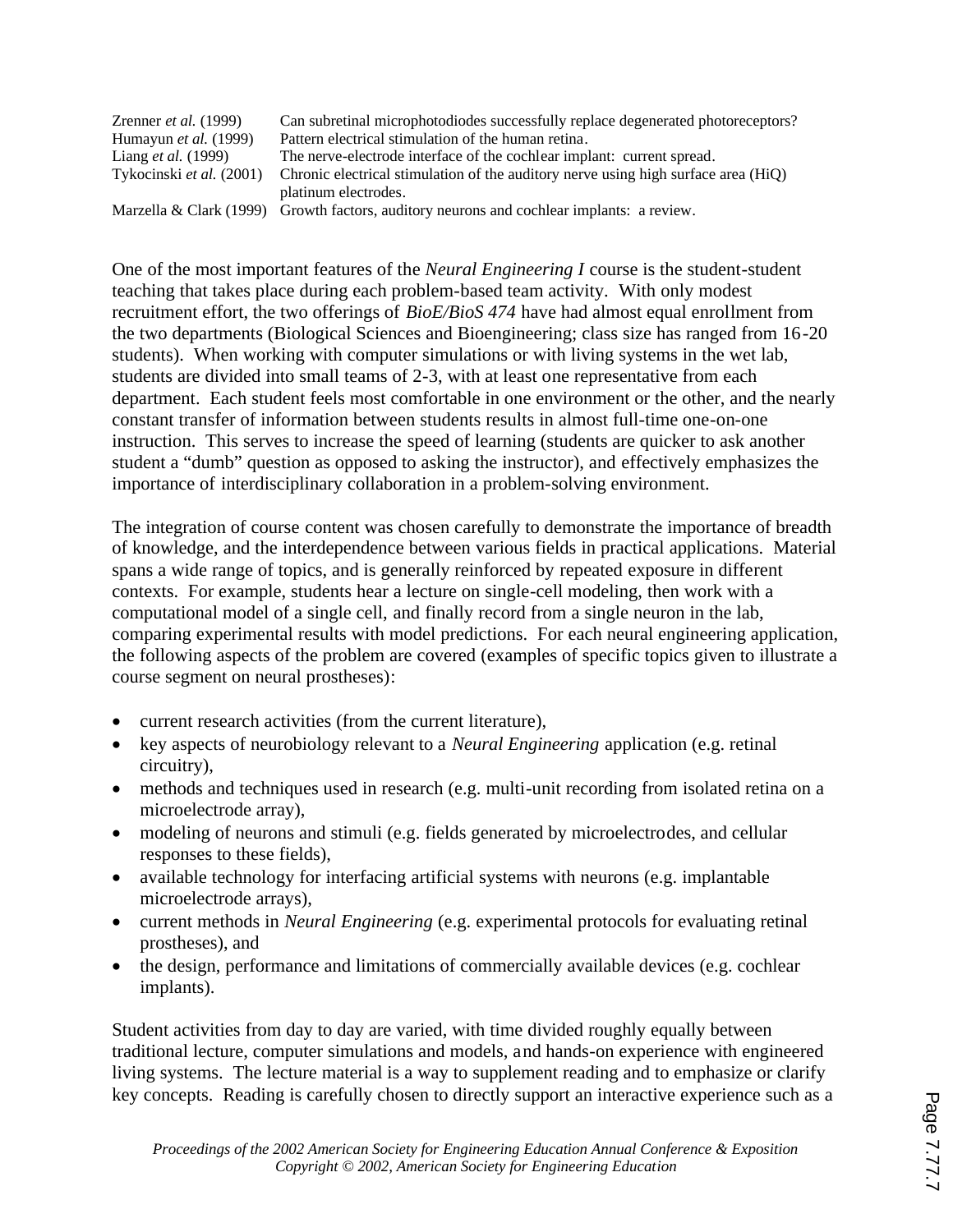problem-guided computer simulation. A lecture format which has worked very well is to randomly choose students to present key figures from the reading, with the instructor making necessary clarifications, relating the figure to the objectives of the paper or Neural Engineering in general, and encouraging / facilitating any resulting discussion. Guiding the class to critical conclusions about the reading through Socratic questioning has resulted in lasting and insightful impressions of key concepts in each student, as reflected in answers to exam questions.

For computer simulations, students are quickly trained by walking them through key menus and demonstrating relevant syntax for a given software environment (e.g. NEURON or MatLab) using a computer and video projector. Small teams of students (2-3) are then given a problem to solve using the simulation tools at their disposal.

A notable feature of the course is the laboratory component, in which students gain hands-on experience with research techniques rarely encountered in a teaching environment, especially at the undergraduate level. While rigorous training in any single method is not possible in the available time, we believe that exposure to the techniques provides some practical technical training, as well as providing a critical view of the research problems discussed. Namely, where the data come from, and the associated challenges of working with living systems. Two key learning modules will be described below; the themes for each module are adapted from faculty research involving:

- · Neurons patterned on a microelectrode array, demonstrating fabrication and principles of biosensors and implantable neuroprosthetics, and illustrating progress toward hybrid devices for biocomputation and complex hybrid prostheses.
- Integration of a robot with a living neuromuscular system, illustrating neuromorphic control of artificial devices, as well as spike train analysis and practical interface technologies for advanced neuromuscular prostheses.

A significant challenge to the development of this course was adapting research activities to an undergraduate teaching environment. Advanced, graduate-level materials are often distinguished from undergraduate materials by complexity of theory, and/or by degree of integration of previous course-work. During the pilot offerings of the *Neural Engineering I* course, we found that adaptation of advanced material was facilitated by the following circumstances:

- The interdisciplinary nature of the prerequisite coursework prepared students well for the wide range of material covered in the course.
- Pairing of students of dissimilar backgrounds during the guided-learning portions of the course allows each student to interact constantly with a relative "expert" in the unfamiliar material (engineering or biology-based).
- · By the time students reach the laboratory, the experimental objective has been covered in lecture, and the relevant system has been modeled in the computer lab. The students are therefore aware of the theory and purpose of the experimental techniques, and usually only a demonstration of the specifics of using particular pieces of instrumentation was required.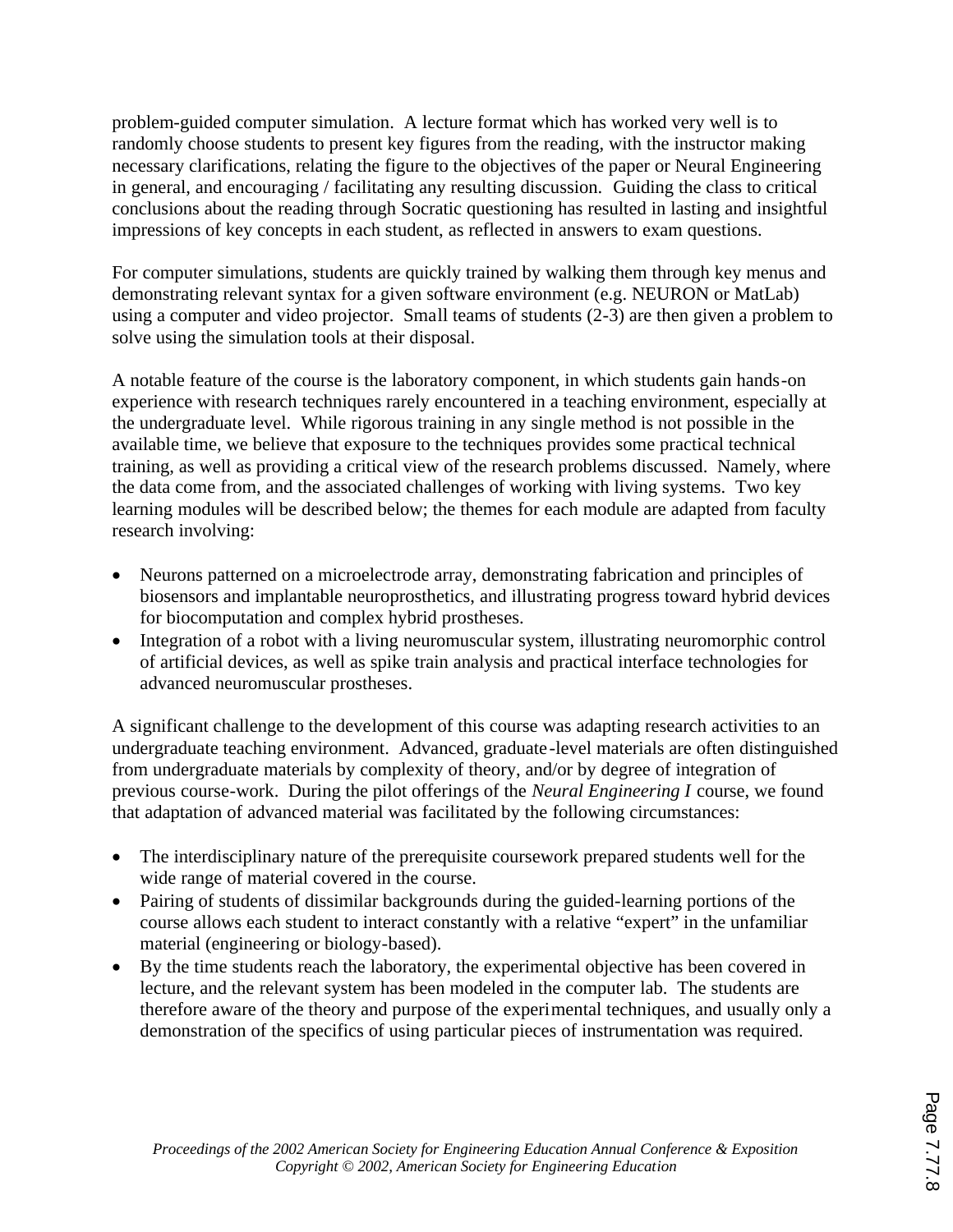**Learning module: Neurons patterned on a microelectrode array.** An issue central to many Neural Engineering applications is the interface between neurons and microelectrodes used for stimulating (e.g. a retinal prosthetic implant, *19*-*22*) or recording (e.g. an olfactory biosensor, *23*- *24*). In addition, controlling synapse formation is key to patterning neurons into functional circuits and networks; applications range from biocomputers to hybrid, implantable neuroprosthetics (*25*-*28*). This course segment includes the following, over approximately eight weeks:

- · Lecture material covering clinical and industrial applications of neuron/microelectrode systems (prostheses, neuromorphic chips, biosensors), mechanisms of electrical coupling, electrochemistry of electrode materials, and design and fabrication of microelectrodes.
- · Computer models to predict the response of analytical neurons to idealized and realistic electrical stimuli.
- The physiology of B104 neuroblastoma cells is described, and culture procedures are demonstrated. This cell line is reasonably well characterized, easy to maintain, and has been used as an assay for neural patterning (*29*).
- Students use microcontact printing to alter the surface chemistry of the floor of a culture dish [via soft lithography (*30,31*)]). Localization of cells over micropatterned areas of fluorescently labeled collagen is quantified. This requires each student team to count cells every 6 hours.
- In a separate class, collagen micropatterning is used to position cells over planar microelectrodes in the floor of the culture well.
- · Whole-cell patch clamp techniques are used to measure responses of cells to electrical stimulation from the planar microelectrodes. Data are analyzed to reveal the mechanisms of electrical coupling, and compared to computer model predictions.
- · Cell responses (i.e. impedance changes between the microelectrode beneath the cell and the bath reference electrode) to superfused toxins are measured as a demonstration of biosensor design. Sensor specificiations (sensitivity, linearity, dynamic range) are determined.

The following describes an extension of this module still under development (with support from an NSF CCLI grant), and will be ready for the Fall 2003 semester.

- Lecture material covering clinical and industrial applications of patterned neurons, substrate materials, techniques for micropatterning substrates, and signal processing strategies in single- or multi-synaptic systems.
- Computer models of simple neural circuits will be built using NEURON software.
- · Students will use microcontact printing to alter the surface chemistry of a cell culture substrate in a grid pattern (*30*). Localization of neurons (most likely rat hippocampal cells) over micropatterned areas of fluorescently labeled collagen will be quantified.
- · Intracellular and/or extracellular planar microelectrodes will be used to measure synaptic efficacy between pairs of cells with apparent physical contact; information transfer across the synapse will be quantified, and compared to model predictions.

**Learning module: Neuromorphic control of robot locomotion.** There is an established history of neuroscience and robotics influencing each other for basic research or specific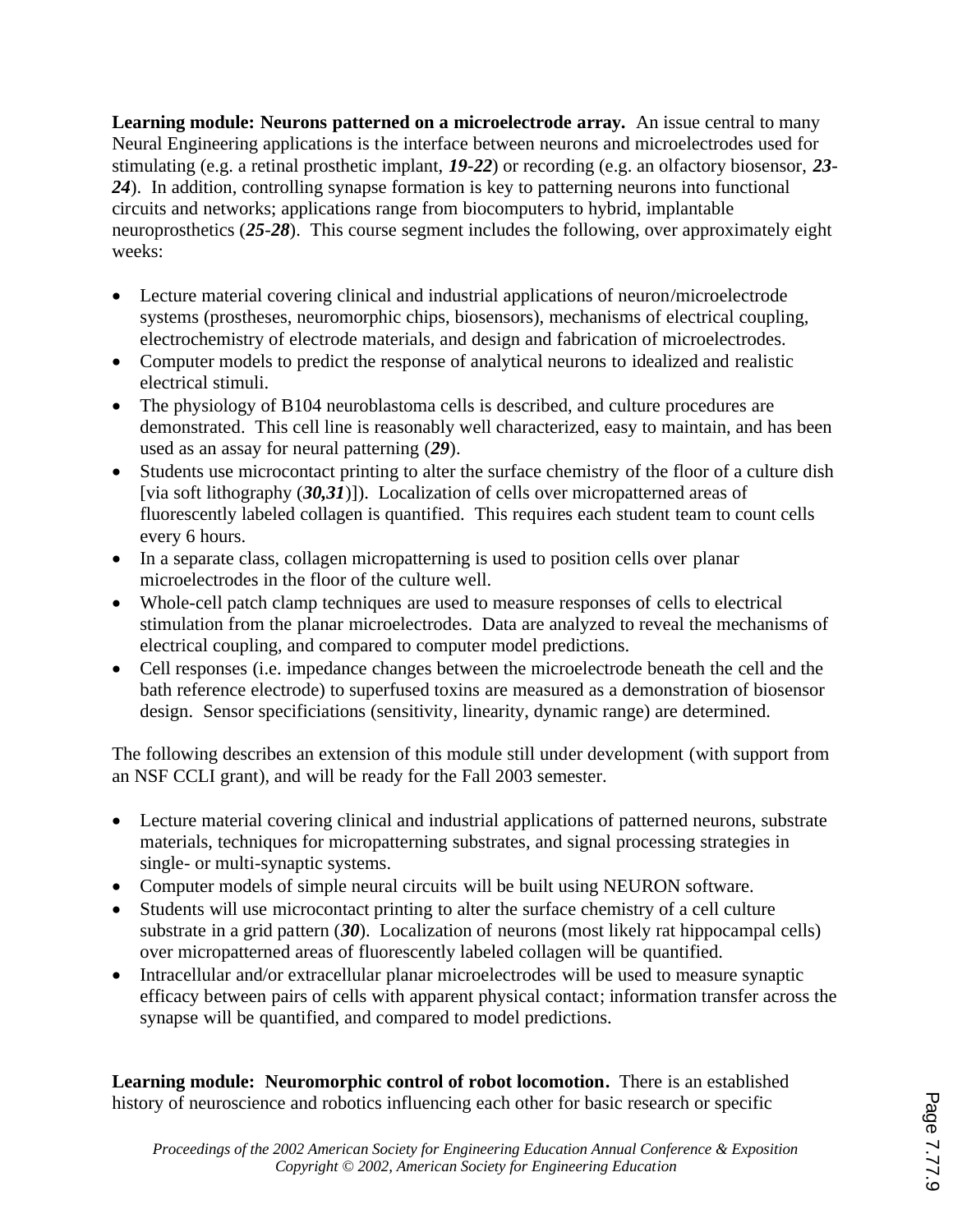applications. This learning module explores our understanding of a sensorimotor pathway in the cockroach by trying to emulate it with an analog circuit. The stereotypical avoidance behavior of the cockroach is to turn away from the stimulus when an antenna is touched. The challenge posed to the students in this module is to have a robot demonstrate the appropriate avoidance behavior when the input signals to the robot originate in the sensory neurons of a living cockroach. This engaging activity serves to establish a model of biopotential control of an electric device, and illustrates a number of concepts central to advanced neuromuscular prostheses and biopotential-controlled aids for persons with chronic paralysis (e.g. internet navigation or control of a motorized wheelchair).

The students first hear lecture material describing what is known about the biological system that controls escape behavior in response to antennal stimulation. This material includes basic neurobiology, as well as quantitative models describing the input-output relationship of the system. Based upon this information, and with guidance from the instructor, an analog circuit is built (using basic op-amp-based filters, integrators, summers and amplifiers) with the goal of performing the signal processing accomplished by the natural system (including integration and contralateral inhibition). The conditioned electronic signal is then converted to a variable voltage via a push-pull amplifier. In the lab, sensory neuron activity from the right and left antennae of a living cockroach is recorded using hook electrodes and standard electrophysiology amplifiers. These signals are then fed into the student teams' circuits. The output of each circuit then becomes input to the actuators of a robot built with the Leggo Mindstorms Robotics Invention System<sup>TM</sup>. If the robot exhibits the stereotypical escape response when the living cockroach antenna is touched, then the students have implemented neuromorphic control, and constructed a model of a neuromuscular prosthesis. The material for this module is presented in the same structure as the one described above, including lecture, computer modeling, and handson experience with the living system. A simpler version of this module has also been used, where the biopotentials originate in the students' biceps muscles and are recorded using a differential amplifier and disposable ECG electrodes.

**Outcomes of first two pilot offerings.** Initial evaluation consisted of examination of student work and a written course evaluation administered by the University of Illinois Survey Research Laboratory (SRL). This survey asked 16 questions about instructor effectiveness and course quality. Overall score for instructor effectiveness was 4.2/5.0, and overall score for course quality was 3.8/5.0. Course features rated highest were appropriateness of exam questions (3.9), usefulness of homework assignments (3.9), and the text (3.8). The weakest feature was course organization (3.2), which is understandable during a pilot offering. Instructor qualities rated highest were ability to answer questions thoroughly (4.6) and clarity of communication (4.6).

Student work showed an assimilation of material learned in biology and engineering courses that became more seamless as the semester progressed. For example, first attempts to use currentloop laws learned in a circuits course to analyze the passive response of a cell to membrane channel opening were awkward. However, later in the semester, students took the initiative in explaining cockroach behavior with relatively complex electrical analogs to cross-inhibitory sensorimotor pathways. We found that two strong features of the course were **1)** pairing biology and bioengineering students during problem-solving activities, and **2)** the interdisciplinary experiences it afforded.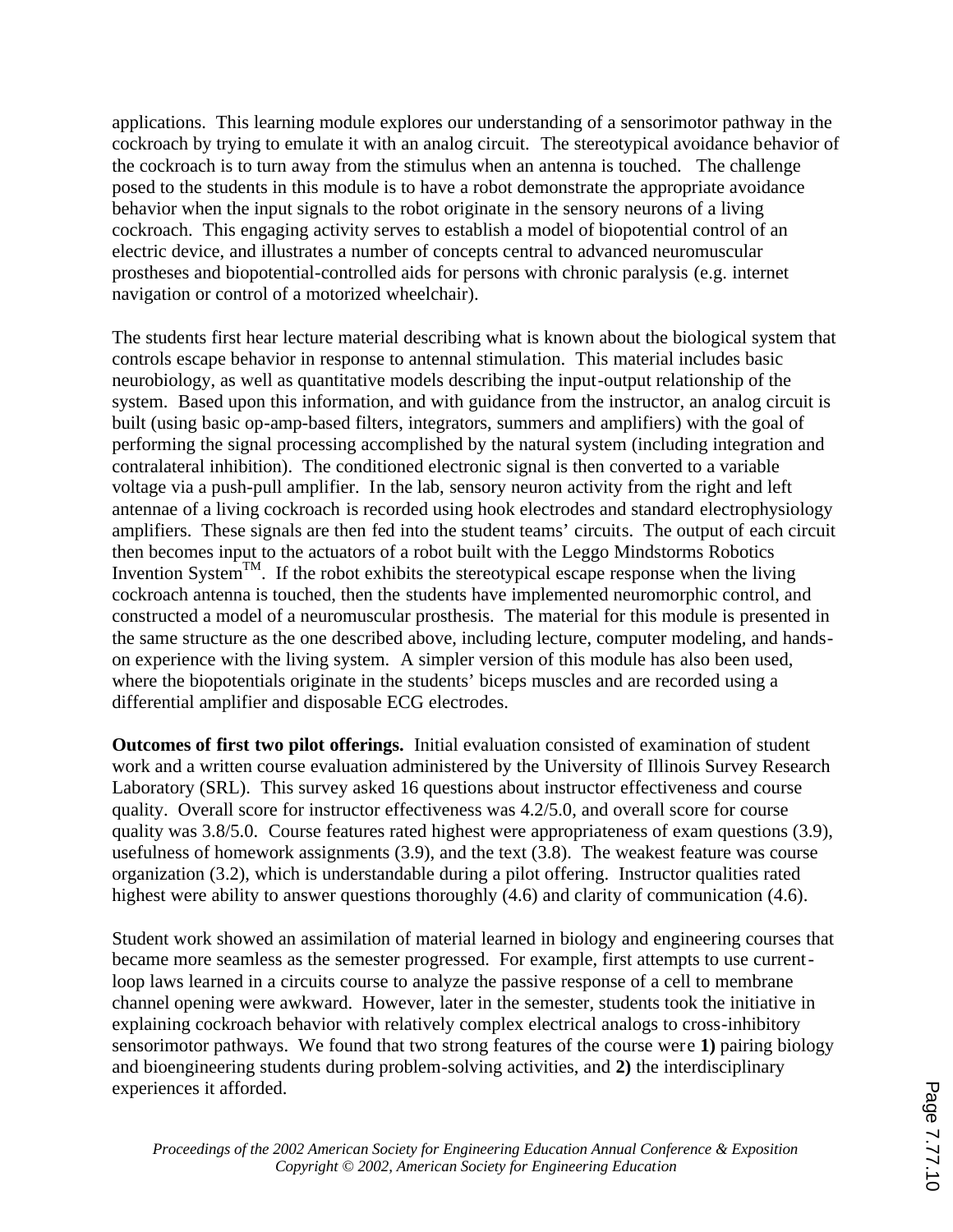By pairing students with complimentary backgrounds, each student was constantly interacting with a relative "expert" in the unfamiliar field. We feel that this enhanced learning significantly, and hope to measure this outcome in future course assessment.

As emphasized in the student evaluation comments, exposure to computational tools (e.g. MATLAB) or wet-lab techniques (e.g. intracellular recording) represented experiences outside the traditional curriculum for one or the other group, and were very well received.

**Summary.** By developing three new courses to serve as the backbone of the *Neural Engineering* curriculum (*Models of the Nervous System*, *Neural Engineering I*, *Neural Engineering II*), we have coalesced a large amount of material from traditionally separate curricula. We believe that the undergraduate courses, when combined with appropriately chosen electives, provide both a broad bioengineering skill set, as well as a useful concentration in *Neural Engineering*. The two laboratory modules described above successfully adapt cuttingedge research material to an undergraduate teaching environment.

The key feature of our results is the recreation of the collaborative, integrative atmosphere of a successful research environment in the classroom. This was accomplished through the integration of course material from traditionally disparate curricula, a multi-modal approach to problem solving, where students are presented with the same issues from a number of directions, and the pairing of students with dissimilar backgrounds for team activities. While the specific laboratory activities described here would be difficult to simulate at other institutions which do not already perform similar research activities, we believe that our efforts can serve as an example for the adaptation of any appropriate research activity to the teaching arena. We feel strongly that this type of approach will become increasingly critical as technologies and applications in bioengineering become more interdisciplinary and technically complex, and it is being adopted by other focus areas in our department (Cell & Tissue Engineering; Bioinformatics & Genomics).

#### **Bibliography.**

1. NSF Report of the Workshop on: *Biological Computation: How does biology do information technology?* Co-Chairs: James J. Hickman, Frederica Darema, W. Richard Adrion. Held on September 21, 2000, at the NSF, Arlington, VA.

http://www.interact.nsf.gov/cise/descriptions.nsf/Pages/F52A50D678B93CB185256A29004F86A4

- 2. Shaping the Future: New Expectations for Undergraduate Education in Science, Mathematics, Engineering and Technology (1996) Report of an advisory committee to the National Science Foundation, Arlington, VA.
- 3. Then, Now & in the Next Decade (1999) A comentary on strengthening undergraduate science, mathematics, engineering and technology education. Project Kaleidoscope, Washington, DC.
- 4. Degrees and Occupations in Engineering: How Much Do They Diverge? (1998) Issue Brief, NSF directorate for Social, Behavioral, and Economic Science, Arlington VA.
- 5. Plonsey, R. & Barr, R.C. (1998). Electrical field stimulation of excitable tissue. *IEEE Engineering in Medicine and Biology*, Sept/Oct 130-137.
- 6. Rattay, F. (1998). Analysis of the electrical excitation of CNS neurons. *IEEE Transactions in Biomedical Engineering* **45**(6):766-772.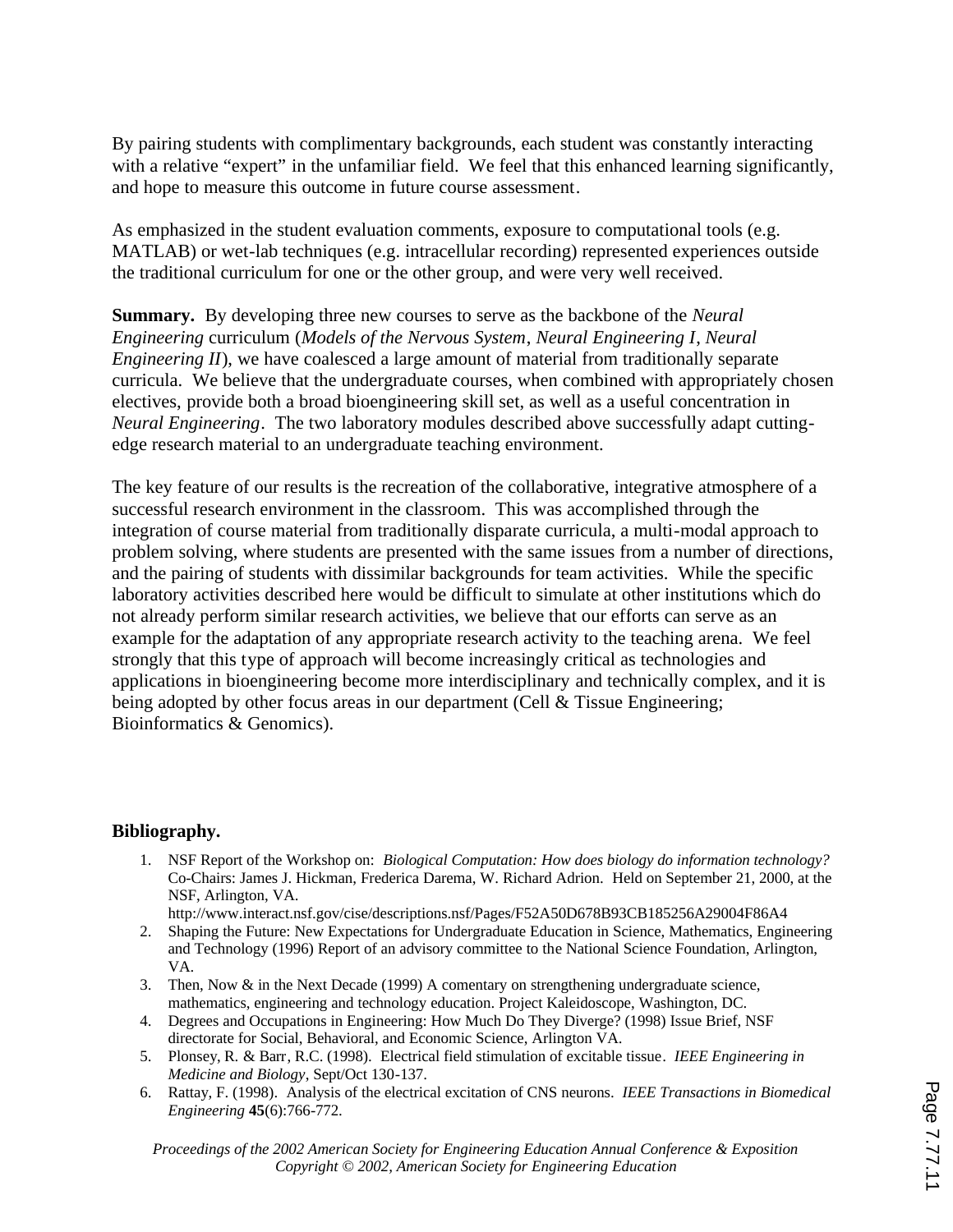- 7. Greenberg, R.J., Velte, T.J., Humayun, M.S., Scarlatis, G.N. & de Juan, E. (1999). A computational model of electrical stimulation of the retinal ganglion cell. *IEEE Transactions in Biomedical Engineering* **46**(5):505-514.
- 8. Stett, A., Barth, W., Weiss, S., Haemmerle, H & Zrenner, E. (2000). Electrical multisite stimulation of the isolated chicken retina. *Vision Research* **40**:1785-1795.
- 9. Grumet, A.E., Wyatt, J.L. & Rizzo, J.F. (2000). Mulit-electrode stimulation and recording in the isolated retina. *Journal of Neuroscience Methods* **101**:31-42.
- 10. Nadig, M.N. (1999). Development of a silicon retinal implant: cortical evoked potentials following focal stimulation of the rabbit retina with light and electricity. *Clinical Neurophysiology* **110**:1545-1553.
- 11. Norman, R.A., Maynard, E.M., Rousche, P.J. & Warren, D.J. (1999). A neural interface for a cortical vision prosthesis. *Vision Research* **39**:2577-2587.
- 12. Rousche, P.J., Pellinen, D.S., Pivin, D.P., Williams, J.C., Vetter, R.J. & Kipke, D.R. (2001). Flexible polyimide-based intracortical electrode arrays with bioactive capability. *IEEE Transactions in Biomedical Engineering* **48**(3):361-371.
- 13. Peyman, G., Chow, A.Y., Liang, C., Chow, V.Y., Perlman, J.I. & Peachey, N.S. (1998). Subretinal semiconductor microphotodiode array. *Ophthalmic Surgery and Lasers* **29**(3):234-241.
- 14. Zrenner, E., Stett, A., Weiss, S., Aramant, R.B., Guenther, E., Kohler, K., Miliczek, K.-D., Seiler, M.J. & Haemmerle, H. (1999). Can subretinal microphotodiodes successfully replace degenerated photoreceptors? *Vision Research* **39**:2555-2567.
- 15. Humayun M.S., de Juan, E., Weiland, J.D., Dagnelie, G., Katona, S., Greenberg, R. & Suzuki, S. (1999). Pattern electrical stimulation of the human retina. *Vision Research* **39**:2569-2576.
- 16. Liang, D.H., Lusted, H.S. & White, R.L. (1999). The nerve-electrode interface of the cochlear implant: current spread. *IEEE Transactions in Biomedical Engineering* **46**(1):35-43.
- 17. Tykocinski, M., Duan, Y., Tabor, B. & Cowan, R.S. (2001). Chronic electrical stimulation of the auditory nerve using high surface area (HiQ) platinum electrodes. *Hearing Research* **159**:53-68.
- 18. Marzella, P.L. & Clark, G.M. (1999). Growth factors, auditory neurons and cochlear implants: a review. *Acta Otolaryngologica (Stockh)* **119**:407-412.
- 19. Humayun, M.S., de Juan, E. Jr., Dagnelie, G., Greenberg, R.J., Propst, R.H. & Philips, H. (1996) Visual perception elicited be electrical stimulation of retina in blind humans. *Archives of Ophthalmology* **114**:40- 46.
- 20. Peyman, G.A., Chow, A.Y., Liang, C., Chow, V.Y., Perlman, J.I. & Peachey, N.S. (1998) Subretinal semiconductor microphotodiode array. *Ophthalmic Surgery & Lasers* **29**:234-241.
- 21. Zrenner, E., Miliczek, K-D., Gabel, V.P., Graf, H.G., Guenther, E., Haemmerle, H., Hoefflinger, B., Kohler, K., Nisch, W., Schubert, M., Stett, A. & Weiss, S. (1997). The development of subretinal microphotodiodes for replacement of degenerated photoreceptors. *Ophthalmic Research* **29**:269-280.
- 22. Schlosshauer, B., Hoff., A., Guenther, E., Zrenner, E., Hammerle, H. (1999). Towards a retinal prosthesis model: Neurons on microphotodiode arrays in vitro. *Biomedical Microdevices*. **2**(1):61-72.
- 23. Gopel, W., Ziegler, C., Breer, H., Schild, D., Apfelbach, R., Joerges, J. & Malaka, R. (1998). Bioelectronic noses: a status report. Part I. *Biosensors & Bioelectronics*. **13**(3-4):479-93.
- 24. Ziegler, C., Gopel, W., Hammerle, H., Hatt, H., Jung, G., Laxhuber, L., Schmidt, HL., Schutz, S., Vogtle, F. & Zell, A. (1998). Bioelectronic noses: a status report. Part II. *Biosensors & Bioelectronics.* **13**(5):539-71.
- 25. Ma, W., Liu, Q.Y., Jung, D., Manos, P., Pancrazio, J.J., Schaffner, A.E., Barker, J.L. & Stenger, D.A. (1998). Central neuronal synapse formation on micropatterned surfaces. *Brain Research. Developmental Brain Research.* **111**(2):231-43.
- 26. Chen, C.S., Mrksich, M., Huang, S., Whitesides, G.M. & Ingber, D.E. (1998). Micropatterned surfaces for control of cell shape, position, and function. *Biotechnology Progress* **14**:356-363.
- 27. Wheeler, B.C., Corey, J.M., Brewer, G.J. & Branch, D.W. (1999). Microcontact printing for precise control of nerve cell growth in culture. *Journal of Biomedical Engineering* **121**:73-78.
- 28. Stenger, D.A., Hickman, J.J., Bateman, K.E., Ravenscroft, M.S., Ma, W., Pancrazio, J.J., Shaffer, K., Schaffner, A.E., Cribbs, D.H. & Cotman, C.W. (1998). Microlithographic determination of axonal/dendritic polarity in cultured hippocampal neurons. *Journal of Neuroscience Methods* **82**(2):167- 73.
- 29. Corey, J.M., Brunette, A.L., Chen, M.S., Weyhenmeyer, J.A., Brewer, G.J. & Wheeler, B.C. (1997). Differentiated B104 neuroblastoma cells are a high-resolution assay for micropatterned substrates*. Journal of Neuroscience Methods* **17**:91-97.